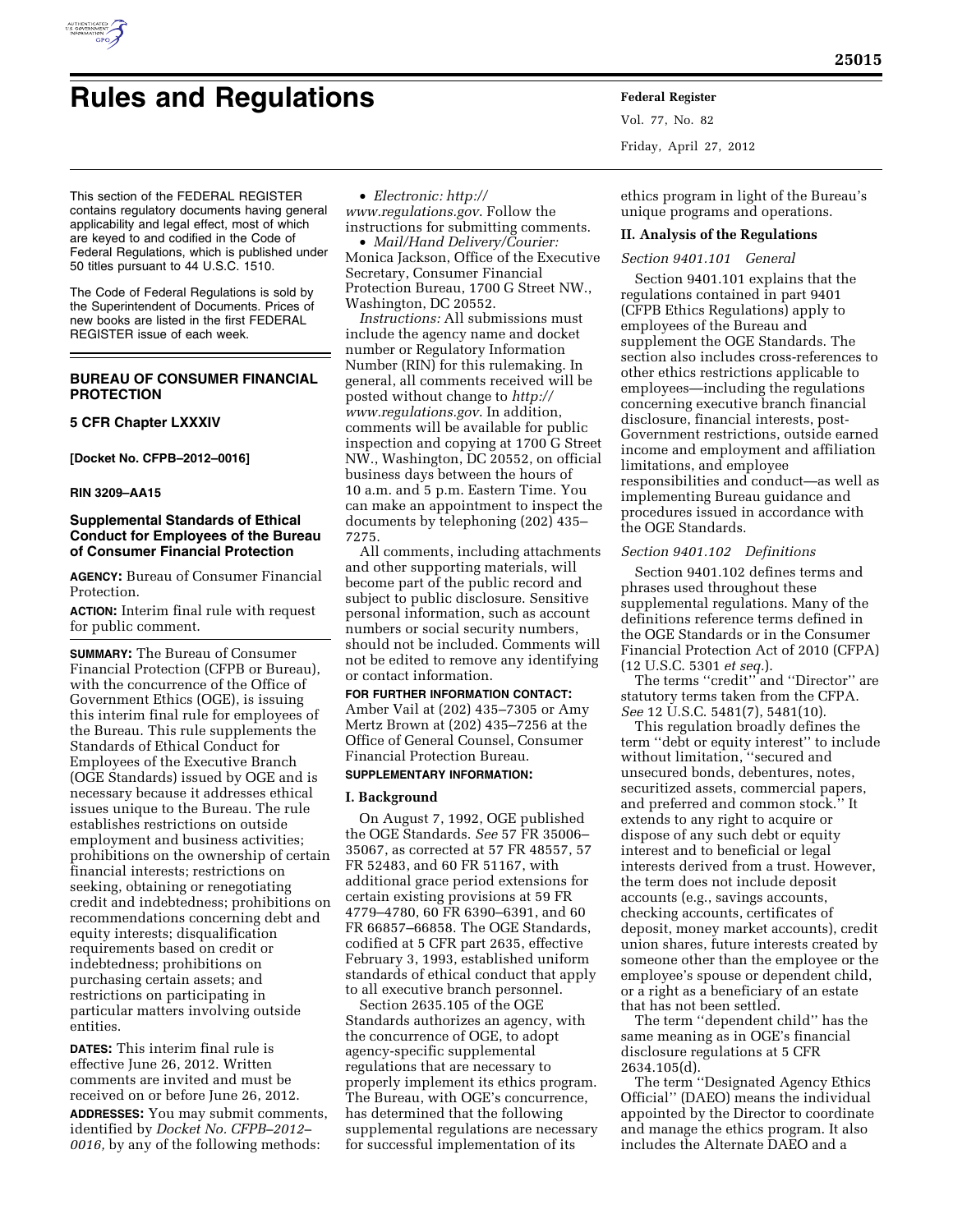designee of the DAEO or Alternate DAEO, unless a particular provision in these supplemental regulations states otherwise.

The term ''domestic partner'' includes an individual with whom an employee has a close, committed, personal, and financially interdependent relationship in which both parties have agreed to be responsible for each other's common welfare and share financial obligations, and who for at least six months have shared the same regular and permanent residence and intend to do so indefinitely, or would have a common residence but for an assignment abroad or other employment-related, financial or similar obstacle. The definition of ''domestic partner'' in these supplemental regulations is the same as the one used to determine whether an individual is eligible to receive benefits under the Bureau's Domestic Partner Health Insurance Subsidy Program.

The term ''employee'' includes all Bureau employees, including special Government employees.

The phrase ''entity supervised by the Bureau'' means a person that is subject to the Bureau's supervision authority pursuant to 12 U.S.C. 5514(a)(1) or 5515(a) and in regulations promulgated thereunder, as identified on a list to be maintained and regularly updated by the Bureau.

The terms ''indebted'' and ''indebtedness'' refer to a legal obligation under which an individual or borrower received money or assets on credit, and now owes payment.

The term ''indebted to an entity'' means an obligation to make payments to that entity as a result of an indebtedness, whether originally made with that entity or with another entity. This includes without limitation a servicer on a mortgage to whom payments are made.

The term ''participate'' means to participate personally and substantially and has the meaning set forth in the OGE Standards at 5 CFR 2635.402(b)(4).

The terms ''particular matter,'' ''particular matter involving specific parties," "person," and "special Government employee'' have the same meanings as in the OGE Standards and in OGE's regulations on postemployment conflict of interest at 5 CFR 2635.402(b)(3), 2641.201(h), 2635.102(k) and 2635.102(l), respectively.

The term ''spouse'' means an employee's husband or wife by lawful marriage, but does not include a legally separated spouse when the employee and spouse live apart, there is an intention to end the marriage or separate permanently, and the employee has no

control over the legally separated spouse's debt or equity interests.

# *Section 9401.103 Prior Approval for Outside Employment*

This section requires employees to obtain written approval prior to engaging in certain outside employment and activities. This prior approval requirement will be an integral part of the Bureau's ethics program. The prior approval requirement is necessary to ensure that an employee's participation in certain outside employment or activities does not adversely affect Bureau operations or place the employee at risk of violating applicable Federal conduct statutes and regulations. In addition, prior approval is necessary to avoid the appearance that an outside employment or activity was obtained through a misuse of the employee's official position and to address a number of other ethics concerns.

Because the Bureau engages in enforcement, supervisory and regulatory functions across the consumer financial services sector, requiring prior approval is necessary to ensure that a reasonable person will not question the integrity of Bureau programs and operations. The Bureau would be hindered in fulfilling its mission if members of the public did not have confidence in employees' ability to act impartially while performing their official duties.

Paragraph (a) requires that an employee obtain prior written approval from the employee's supervisor and the concurrence of the DAEO before engaging in outside employment, except to the extent the Bureau has issued an instruction or internal directive exempting an activity or class of activities from this requirement. Under paragraph (d), an employee must submit a new request for approval when the scope of the approved activity changes or when the employee's position changes.

Paragraph (b) broadly defines ''employment'' to include any form of non-Federal employment or business relationship involving the provision of personal services other than in the discharge of official duties, regardless of whether the services are compensated. It includes outside teaching, speaking, or writing.

A note following paragraph (b) pertains to the special approval requirement in both 18 U.S.C. 203(d) and 205(e) for certain representational activities otherwise covered by the conflict of interest restrictions on compensation and activities of employees in claims against and other matters affecting the Government. The note explains that in addition to the regulatory approval required in this section, an employee who wishes to act as agent or attorney for or otherwise represent his or her parents, spouse, child, or a person for whom or for an estate for which he or she is serving as guardian, executor, administrator, trustee, or other personal fiduciary in such matters must obtain the approval of the Government official responsible for the employee's appointment to the federal service.

Paragraph (c) sets out the standard to be applied by the employee's supervisor and the DAEO in acting on requests for prior approval of outside employment. Approval will be granted only upon a determination that the outside employment is not expected to involve conduct prohibited by statute, the OGE Standards, or these supplemental regulations.

Under paragraph (e), the DAEO may issue instructions or internal directives governing the submission of requests for approval of outside employment that may exempt categories of employment from the prior approval requirement of this section based on a determination that employment within those categories generally would be approved and is not likely to involve prohibited conduct or create an appearance of lack of impartiality.

# *Section 9401.104 Additional Rules Concerning Outside Employment for Covered Employees*

This section supplements § 2635.802 of the OGE Standards by prohibiting covered employees from engaging in compensated outside employment for any entity supervised by the Bureau or for an officer, director, or employee of such entity. This regulation addresses situations unique to covered employees, including those who are involved in the supervision of entities offering or providing a consumer financial product or service, and prohibits activity that may interfere with the objective and impartial performance of an employee's official duties. This regulation is based in part on 18 U.S.C. 1909, which prohibits national bank examiners from performing any service for compensation for any bank or banking or loan association, or any officer, director, or employee thereof.

For purposes of this section, the term ''covered employee'' means all employees serving in an examiner or attorney position, specified persons within the Office of Research and the Office of Enforcement, all Public Financial Disclosure Report filers, and other employees specified in a Bureau order or directive who the DAEO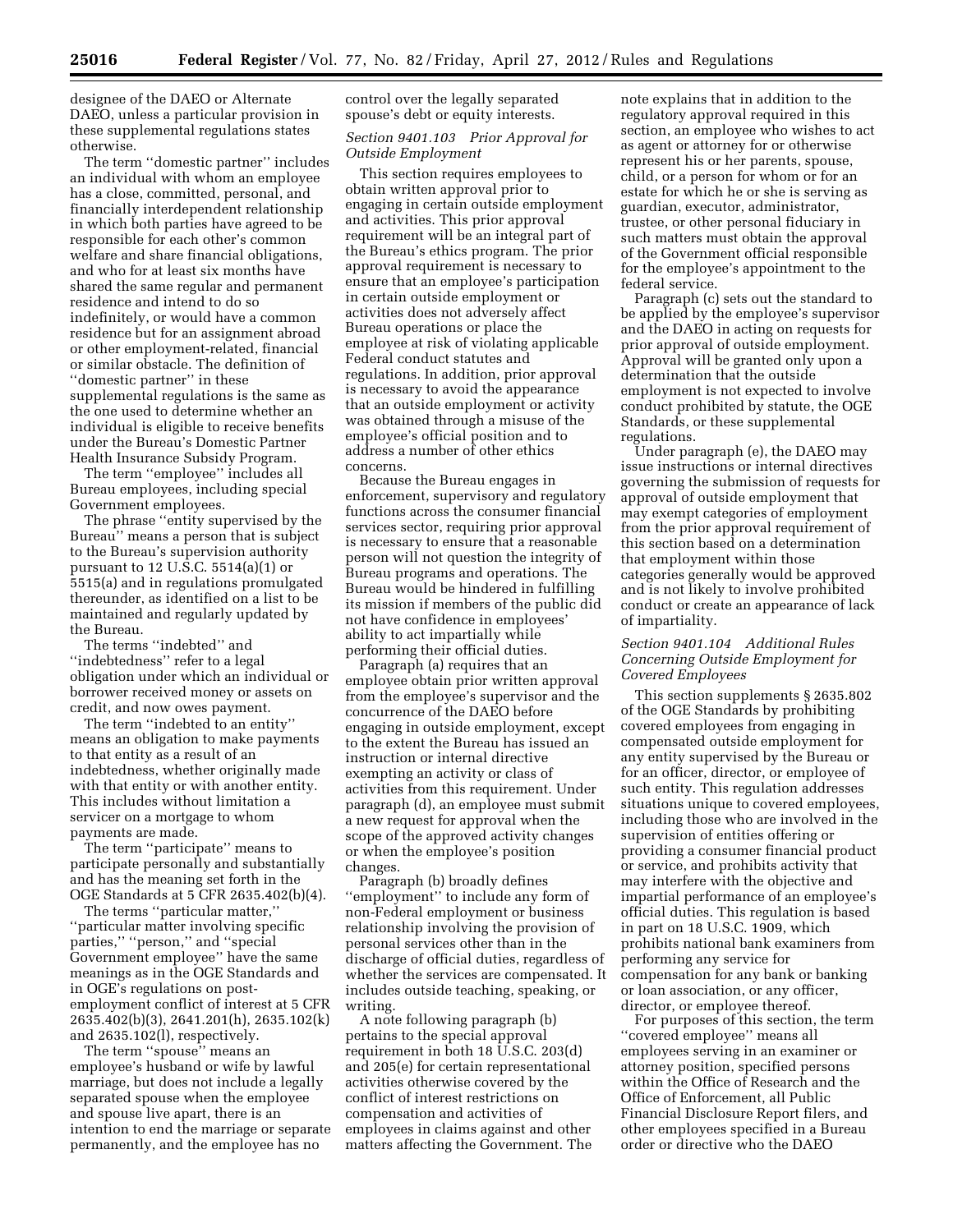determines should be covered by the rule.

# *Section 9401.105 Additional Rules Concerning Outside Employment for Bureau Attorneys*

Employees serving in an attorney position are subject to restrictions in addition to the prior approval of outside employment requirement in § 9401.103 and the prohibited outside employment restriction in § 9401.104. This section prohibits all such individuals from practicing law outside of their official duties where they may in fact or in appearance take a legal position in conflict with the interests of the Bureau. Bureau attorneys are prohibited from interpreting a statute, regulation, or rule administered by the Bureau as part of the outside practice of law. The regulation in this section is consistent with the rules of professional conduct governing the attorney-client relationship. It is a necessary supplement to the OGE Standards because it specifically addresses the unique and sensitive relationship between an attorney and a client, which for Bureau attorneys is the Bureau.

Paragraph (b) contains an exemption allowing an employee to represent himself or herself unless the employee participated personally and substantially in the matter as part of his or her official duties or the matter is the subject of the employee's official responsibility.

# *Section 9401.106 Prohibited Financial Interests*

Paragraph (a) prohibits an employee or the employee's spouse or minor child from owning or controlling a debt or equity interest in an entity supervised by the Bureau. As set forth in Section 9401.102, the term ''supervised by the Bureau'' refers to the Bureau's authority under the CFPA to supervise and examine certain financial institutions and other providers of consumer financial products and services. Under 5 CFR 2635.403(a), an agency may, by supplemental regulation, prohibit or restrict the holding of a financial interest by its employees and the spouses and minor children of those employees based on the agency's determination that the acquisition or holding of such financial interest would cause a reasonable person to question the impartiality and objectivity with which agency programs are administered.

The Bureau has determined that in light of the Bureau's sensitive supervisory functions, the restriction is necessary to: (1) Maintain public confidence in the impartiality and

objectivity with which the Bureau executes its supervisory functions; (2) eliminate any concern that sensitive information provided to the Bureau might be misused for private gain; and (3) avoid the widespread disqualification of employees from official matters that might impair the Bureau's ability to fulfill its mission.

The prohibition in paragraph (a) also applies to the spouse and minor children of an employee. Under 5 CFR 2635.403(a), a restriction on the holdings of financial interests by spouses or minor children of agency employees must be based on the agency's determination that there is a direct and appropriate nexus between the restriction as applied to spouses and minor children and the efficiency of the service. The Bureau has determined that such a nexus exists and is adopting this provision to avoid the need to disqualify employees from official matters to prevent violations of criminal law (18 U.S.C. 208), to maintain public confidence in the objectivity and impartiality of the Bureau's administration of its programs, and to avoid the potential appearance that an employee's spouse could trade on information obtained through the employee's official position.

The scope of this prohibition extends only to those entities supervised by the Bureau that are identified on a list maintained by the Bureau for the purposes of easing administration of this provision and minimizing inadvertent violations. The Bureau's regulatory and enforcement authority under the CFPA may extend beyond those entities supervised by the Bureau that are identified on the list. However, the regulation limits the prohibition on ownership of debt and equity interests to only those entities identified on the list, in order to establish a bright-line test and enable employees to easily identify prohibited interests.

Paragraph (b) sets forth several exceptions intended to ease the restrictions on the financial interests of employees and their spouses and minor children to permit interests of a character unlikely to raise questions regarding the objective and impartial performance of employees' official duties or the possible misuse of their positions. The exceptions permit employees and their spouses and minor children to own or control interests in entities supervised by the Bureau through investments in a publicly traded or available mutual fund (as long as the fund does not have a stated policy of concentrating in the financial services industry or the banking industry), a widely held and diversified pension

plan, or a fund administered by a Federal government agency.

Paragraph (c) requires employees to immediately disqualify themselves if they own or control a prohibited interest and consult with the DAEO concerning a potential waiver under paragraph (d).

Paragraph (d) authorizes the DAEO, in consultation with senior management in the Division in which the employee works, to waive under certain limited circumstances on a case-by-case basis the prohibition in paragraph (a). In general, a request for a waiver will be considered if mitigating circumstances exist due to how the employee or the employee's spouse or minor child acquired ownership or control, the employee makes a prompt and complete written disclosure of the debt or equity interest to the DAEO, and the employee's disqualification from matters involving the entity in which the prohibited interest is held would not unduly interfere with the full performance of the employee's duties. If owning or controlling the debt or equity interest would raise financial conflict of interest concerns under 18 U.S.C. 208(a), the DAEO will consult with OGE prior to authorizing the employee to own or control the debt or equity interest. The DAEO also will consult with OGE prior to authorizing an employee to work on a particular matter that would raise financial conflict of interest concerns under 18 U.S.C. 208(a).

Paragraph (e) attributes to an employee a debt or equity interest held by entities described in this subsection (e.g., trusts, partnerships, closely held corporations). An employee who has knowledge of an attributed interest that would violate subparagraph (a) of this section is required to report the interest in writing to the DAEO. The DAEO may require the employee to terminate the relationship with the third party entity, disqualify himself or herself from participating in a matter, or take other appropriate action as determined by the DAEO to avoid a violation of the conflict of interest statutes, the OGE Standards or these supplemental regulations, or an appearance of misuse of position or loss of impartiality.

# *Section 9401.107 Prohibition on Acceptance of Credit on Preferential Terms From an Entity Supervised by the Bureau*

Section 9401.107 prohibits employees or the employee's spouse or minor child from accepting credit from or entering into a financial relationship with an entity supervised by the Bureau if the relationship is based on terms more favorable than those offered in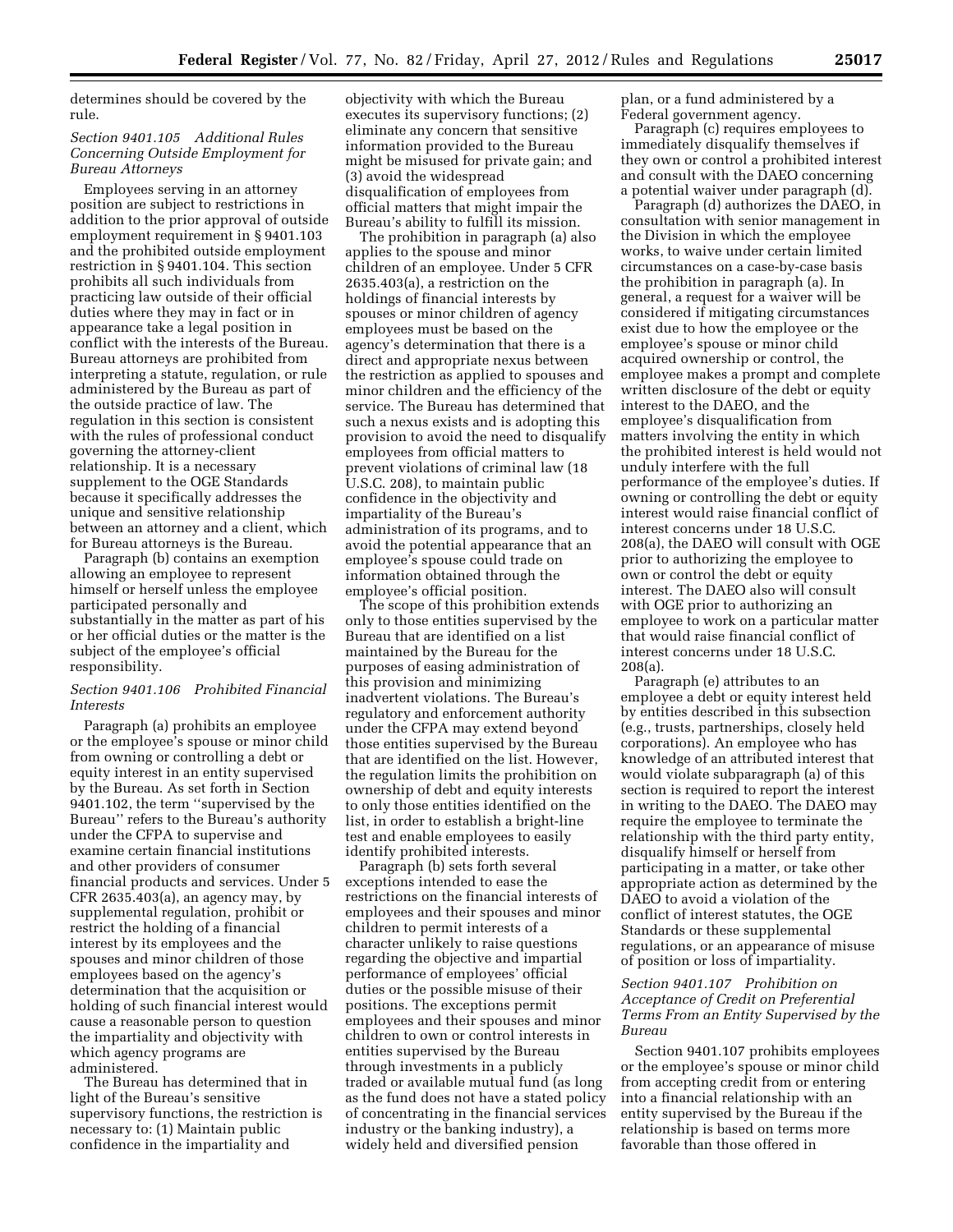comparable circumstances to the public. This provision is intended to reinforce the general principle that employees may not use their public office for private gain and the requirement that employees have a responsibility to avoid receiving preferential treatment in their personal dealings with entities supervised by the Bureau.

# *Section 9401.108 Restrictions on Seeking, Obtaining, or Renegotiating Credit From an Entity That Is or Represents a Party to a Matter to Which an Employee Is Assigned or May Be Assigned*

Section 9401.108 prohibits an employee from seeking, obtaining, or renegotiating credit from an entity, while the employee is assigned to participate in a particular matter involving specific parties in which the entity is or represents a party to the matter. The prohibition also extends to those matters to which the employee is not currently assigned, but the employee is aware of the pendency of the matter and believes it is likely that he or she will participate in the matter. This prohibition also applies for two years after the employee's participation in the matter has ended.

This prohibition applies equally to the employee's spouse or minor children, unless the credit or indebtedness is supported exclusively by the income or independent means of the spouse or minor child and is obtained on terms and conditions no more favorable than those offered to the public, and the employee does not participate in the negotiations for the credit or indebtedness or serve as a comaker, endorser, or guarantor of the loan.

The prohibition on seeking, obtaining, or renegotiating credit is necessary for several reasons. Under 5 CFR 2635.403(a), the Bureau may prohibit or restrict the acquisition or holding of a financial interest or class of financial interests by employees, and the spouses and minor children of those employees, when the Bureau has determined that the acquisition or holding of such financial interests would cause a reasonable person to question the impartiality and objectivity with which the Bureau programs are administered. ''Financial interest'' may include an indebtedness relationship, under 5 CFR 2635.403(c). This prohibition is necessary to prevent the loss of public confidence in the integrity of Bureau programs and to prevent the appearance of loss of impartiality. These concerns might arise if an employee appears to be using his or her official position or contacts with an entity resulting from

the employee's work on a matter to obtain loans or extensions of credit on favorable terms, or to be benefitting from his or her official position through possible forbearance by the lender in collecting on the indebtedness. This section also will strengthen public confidence in the Bureau's integrity by limiting the ability of employees to engage in financial transactions with entities that are or represent a party to a particular matter involving specific parties to which the employee is assigned.

Under paragraph (c), an employee must immediately disqualify himself or herself from participating in a particular matter involving specific parties after the employee becomes aware that certain identified persons are seeking, obtaining, or renegotiating credit or indebtedness with an entity that is or represents a party to the matter, while the matter is pending before the Bureau. The Bureau does not intend to impose an affirmative duty on the part of the employee to investigate or inquire whether the persons identified in this section are seeking, obtaining, or renegotiating credit.

Because this section supplements § 2635.502 of the OGE Standards, the list of persons identified in paragraph (c) of this section are defined broadly and include the employee's spouse, domestic partner, and dependent child, and other related entities. This section is designed to ensure that employees and persons associated with employees in a non-governmental capacity do not benefit or appear to benefit from the employees' official positions and that employees do not lose or appear to lose their impartiality.

Paragraph (d) provides exemptions to the prohibition in paragraphs (a) and (b) and the disqualification requirement in paragraph (c), for two forms of credit: borrowing through the use of a credit or charge card and borrowing through overdraft protection, on terms and conditions available to the public. The need for regulation is diminished because these forms of credit are typically fairly standardized and low credit amounts are customary. The Bureau has determined permitting employees to have adequate access to sources of credit to meet their individual financial needs outweighs the incremental benefit that may be gained by extending the rule to cover these forms of credit.

The DAEO may grant a waiver under paragraph (e) based on a determination that the participation in matters otherwise prohibited by this section is not prohibited by law and would not create an appearance of loss of

impartiality or use of public office for private gain.

*Section 9401.109 Disqualification of Employees From Particular Matters Involving Creditors* 

Section 9401.109(a) prohibits an employee from participating in a particular matter involving specific parties if the employee is aware that the employee, the employee's spouse, domestic partner, or dependent child, or a specified related entity has credit with or is indebted to an entity that is or represents a party to the matter.

This section supplements § 2635.502 of the OGE Standards. The disqualification requirement is designed to ensure that employees and persons and entities related to employees do not benefit or appear to benefit from employees' official positions and the employees do not lose or appear to lose their impartiality when taking official action.

Paragraph (b) exempts certain forms of credit and indebtedness from the disqualification requirement in paragraph (a) as long as the person with the credit or indebtedness is not in an adversarial position with the entity that extended the credit or to which the indebtedness is owed, and the credit or indebtedness was offered on terms and conditions no more favorable than those offered to the general public. The exemptions include revolving consumer credit and charge cards; overdraft protection on checking and similar accounts; amortizing indebtedness on consumer goods (e.g., automobiles); educational loans (e.g., student loans; loans taken out by a parent or guardian to pay for a child's education costs); and loans on residential homes (e.g., mortgages, home equity lines of credit).

Paragraph (c) allows an employee to participate in a matter from which they would be disqualified under paragraph (a), if the credit or indebtedness is the sole responsibility of a person listed in paragraphs (a)(2) through (a)(8), and other conditions are met. The exception is intended to address situations where the credit or indebtedness is unlikely to raise ethics concerns regarding the motivation of the lender or the impartiality of an employee's performance of official duties because the connection between the employee and that credit or indebtedness is attenuated.

Despite the general disqualification requirement in paragraph (a) of this section, the DAEO may authorize an employee to participate in the matter using the authorization process set forth in 5 CFR 2635.502(d) of the OGE Standards.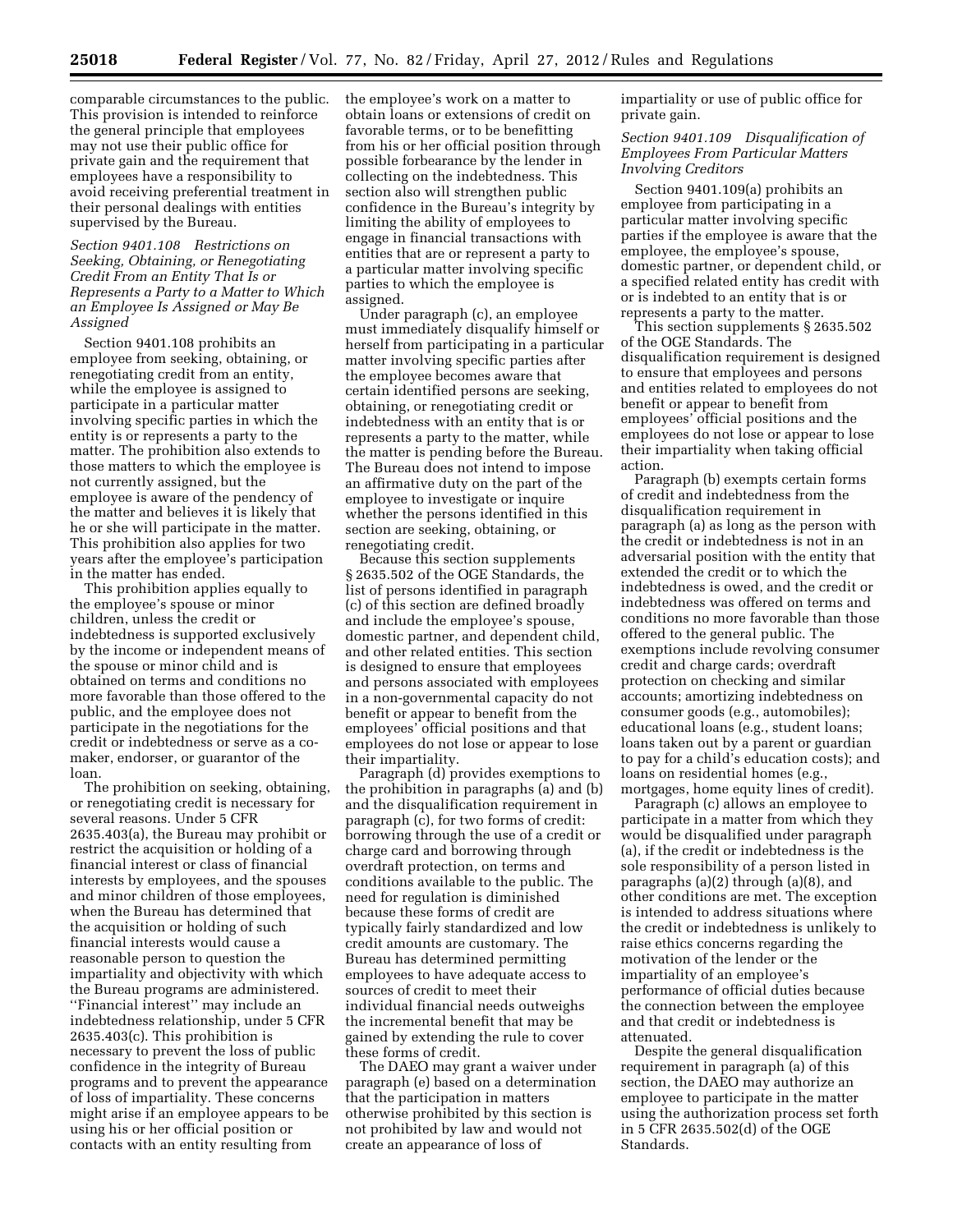# *Section 9401.110 Prohibited Recommendations*

This section prohibits employees from making any recommendation or suggestion regarding the acquisition, sale, or other divestiture of a debt or equity interest of an entity supervised by the Bureau or of an entity that is or represents a party to a particular matter involving specific parties to which the employee is assigned. This rule is intended in part to eliminate any misunderstanding or harm that could result from such a recommendation. For example, an investor should not be misled into believing that an equity interest in a particular entity supervised by the Bureau is a good investment because the investor believes that the employee from whom the investor receives a recommendation may have access to inside information concerning that entity. This provision also supplements 5 CFR 2635.704 with a provision designed specifically to prohibit employees from using or creating the appearance of using information unavailable to the general public to further a private interest.

# *Section 9401.111 Restrictions on Participating in Matters Involving Covered Entities*

This section disqualifies an employee from participating in a particular matter involving specific parties if a covered entity is or represents a party to the matter. For purposes of this disqualification requirement, the term ''covered entity'' includes a person for whom the employee is aware that his or her spouse, domestic partner, fiancé, child, parent, sibling, or member of the employee's household is serving or seeking to serve as an officer, director, trustee, general partner, agent, attorney, consultant, contractor, or employee. Disqualification of the employee eliminates the potential for an appearance of preferential treatment in those instances where the employee's connection to a covered entity would likely raise questions regarding the appropriateness of actions taken by the employee or the Bureau. This section is not intended to impose an affirmative duty on the part of the employee to investigate or inquire as to whether these individuals have these relationships with covered entities.

The DAEO may authorize an employee to participate in the matter using the authorization process set forth in 5 CFR 2635.502(d) of the OGE Standards.

# *Section 9401.112 Prohibited Purchase of Assets*

This section prohibits employees, or their spouse and minor children, from purchasing real or personal property from an entity supervised by the Bureau unless it is sold at public auction or by other means that assures that the selling price of the property is the asset's fair market value. For example, fixed price retail transactions from an entity supervised by the Bureau would be excluded from this prohibition. This section is proposed to maintain public confidence in the impartiality and objectivity with which the Bureau executes its supervisory functions and as a supplement to the general prohibition in 5 CFR 2635.702 against the use of public office for private gain.

# *Section 9401.113 Waivers*

This section authorizes the DAEO to grant a written waiver of any provision of this part based upon a determination that the waiver will not result in conduct inconsistent with the OGE Standards or otherwise prohibited by law. Under this section, the DAEO may grant a written waiver but require the employee to take further action. This provision is intended, in appropriate cases, to lessen the burden that these supplemental regulations may impose on employees while ensuring that employees do not engage in actions or hold financial interests that may interfere with the objective and impartial performance of their official duties.

# **III. Matters of Regulatory Procedure**

#### *Administrative Procedure Act*

Under 5 U.S.C. 553(a)(2), rules relating to agency management or personnel are exempt from the notice and comment rulemaking requirements of the Administrative Procedure Act (APA). In addition, under 5 U.S.C. 553(b)(3)(A), notice and comment rulemaking requirements do not apply to rules concerning matters of agency organization, procedure, or practice. Given that the rule concerns matters of agency management or personnel, and organization, procedure, or practice, the notice and comment requirements of the APA do not apply here. Furthermore, under 5 U.S.C. 553(b)(3)(B), the Bureau finds that good cause exists to waive the proposed rulemaking requirements under the APA because the notice and comment procedures would be contrary to the public interest. The Bureau began exercising certain of its supervision, enforcement, and regulatory authorities on July 21, 2011. Given the Bureau's newly acquired authorities, it is

necessary to promptly establish supplemental ethics rules that will: (1) Maintain public confidence in the impartiality and objectivity with which the Bureau executes its regulatory and supervisory functions; (2) eliminate concerns that sensitive information provided to the Bureau might be misused for private gain; and (3) ensure that employees are not disqualified from participating in official matters that might result in the Bureau's inability to fulfill its mission. The absence of such rules may adversely affect the public's confidence and may call into question the impartiality with which Bureau programs are carried out. For these reasons, the Bureau finds good cause to issue this regulation as an Interim Final Rule effective 60 days after publication.

The Bureau is issuing this interim final rule for comment and welcomes comments from the public on all aspects of the rule. The Bureau will consider comments as appropriate. Comments may be submitted in accordance with the instructions in the **ADDRESSES** section of these supplemental regulations.

#### *Regulatory Flexibility Act*

Because no notice of proposed rulemaking is required, the provisions of the Regulatory Flexibility Act (5 U.S.C. 601 *et seq.*) do not apply.

#### **List of Subjects in 5 CFR Part 9401**

Conflict of interests, Government employees.

# **Authority and Issuance**

For the reasons set forth in the preamble, the Bureau, in concurrence with OGE, is amending title 5 of the Code of Federal Regulations by adding a new chapter LXXXIV, consisting of part 9401, to read as follows:

# **TITLE 5—ADMINISTRATIVE PERSONNEL**

**CHAPTER LXXXIV—BUREAU OF CONSUMER FINANCIAL PROTECTION** 

# **PART 9401—SUPPLEMENTAL STANDARDS OF ETHICAL CONDUCT FOR EMPLOYEES OF THE BUREAU OF CONSUMER FINANCIAL PROTECTION**

Sec.

- 9401.101 General.
- 9401.102 Definitions.<br>9401.103 Prior approp
- Prior approval for outside employment.
- 9401.104 Additional rules concerning outside employment for covered employees.
- 9401.105 Additional rules concerning outside employment for Bureau attorneys.
- 9401.106 Prohibited financial interests.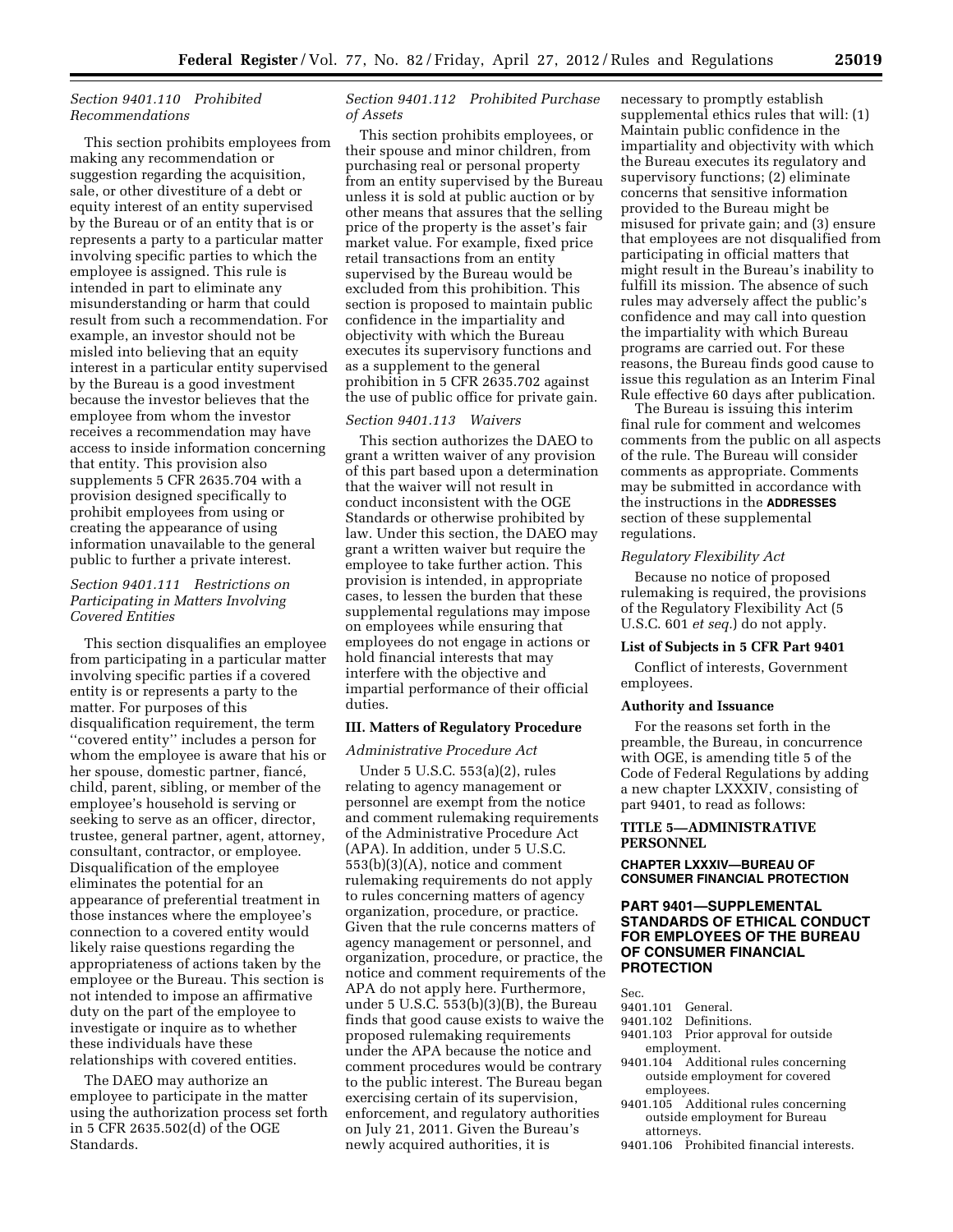- 9401.107 Prohibition on acceptance of credit on preferential terms from an entity supervised by the Bureau.
- 9401.108 Restrictions on seeking, obtaining, or renegotiating credit from an entity that is or represents a party to a matter to which an employee is assigned or may be assigned.
- 9401.109 Disqualification of employees from particular matters involving creditors.
- 9401.110 Prohibited recommendations. 9401.111 Restriction on participating in

matters involving covered entities. 9401.112 Prohibited purchase of assets. 9401.113 Waivers.

**Authority:** 5 U.S.C. 7301; 5 U.S.C. App. (Ethics in Government Act of 1978); E.O. 12674, 54 FR 15159; 3 CFR, 1898 Comp., p.215, as modified by E.O. 12731, 55 FR 42547; 3 CFR, 1990 Comp., p. 306; 5 CFR 2635.105, 2635.403, 2635.502 and 2635.803.

#### **§ 9401.101 General.**

(a) *Purpose.* In accordance with 5 CFR 2635.105, the regulations in this part supplement the Standards of Ethical Conduct for Employees of the Executive Branch contained in 5 CFR part 2635 (OGE Standards) and prescribe the standards of ethical conduct applicable to employees of the Bureau of Consumer Financial Protection (Bureau).

(b) *Other regulations, guidance and procedures.* Employees are required to comply with the OGE Standards and the CFPB Ethics Regulations, as well as with guidance and procedures issued by the Bureau pursuant to 5 CFR 2635.105(c). Employees also are subject to all other government-wide regulations concerning executive branch ethics including without limitation, financial disclosure regulations contained in 5 CFR part 2634, regulations concerning financial interests contained in 5 CFR part 2640, post-employment conflict of interest restrictions contained in 5 CFR part 2641, outside earned income limitations and employment and affiliation restrictions applicable to certain noncareer employees contained in 5 CFR part 2636, and the regulations concerning executive branch employee responsibilities and conduct contained in 5 CFR part 735.

# **§ 9401.102 Definitions.**

For purposes of this part:

*CFPB Ethics Regulations* means the supplemental ethics standards set forth in this part.

*Control* means the possession, direct or indirect, of the power or authority to manage, direct, or oversee.

*Credit* has the meaning set forth in 12 U.S.C. 5481(7) and as further defined in regulations promulgated by the Bureau to implement that statute. A person may have credit without any outstanding balance owed.

*Debt or equity interest* includes without limitation, secured and unsecured bonds, debentures, notes, securitized assets, commercial papers, and preferred and common stock. The term encompasses both current and contingent ownership interests; a beneficial or legal interest derived from a trust; a right to acquire or dispose of any long or short position in debt or equity interests; interests convertible into debt or equity interests; and options, rights, warrants, puts, calls, straddles, derivatives, and other similar interests. It does not include deposits; credit union shares; a future interest created by someone other than the employee or the employee's spouse or dependent child; or a right as a beneficiary of an estate that has not been settled.

*Dependent child* has the meaning set forth in 5 CFR 2634.105(d). It includes an employee's son, daughter, stepson, or stepdaughter if:

(1) Unmarried, under the age of 21, and living in the employee's household; or

(2) Claimed as a ''dependent'' on the employee's income tax return.

*Designated Agency Ethics Official (DAEO)* means the official within the Bureau that the Director has appointed to coordinate and manage the ethics program at the Bureau, under 5 CFR 2638.202(b). For purposes of this part, the term ''DAEO'' also includes the Alternate DAEO appointed under 5 CFR 2638.202(b), and a designee of the DAEO or Alternate DAEO unless a particular provision says an authority is reserved to the DAEO.

*Director* means the Director of the Bureau.

*Domestic partner* means a person with whom a Bureau employee:

(1) Has a close and committed personal relationship and both parties are at least 18 years of age, are each other's sole domestic partner, and intend to remain in the relationship indefinitely, and neither is married to, in a civil union with, or partnered with any other spouse or domestic partner;

(2) Is not related by blood in a manner that would bar marriage under the laws of the jurisdiction in which the employee resides;

(3) Is in a financially interdependent relationship in which both agree to be responsible for each other's common welfare and share in financial obligations; and

(4) Has shared for at least six months the same regular and permanent residence in a committed relationship and both parties intend to do so

indefinitely, or would maintain a common residence but for an assignment abroad or other employment-related, financial, or similar obstacle.

*Employee* means an employee of the Bureau, including a special Government employee.

*Entity supervised by the Bureau*  means a person that is subject to the Bureau's supervision authority pursuant to 12 U.S.C. 5514(a)(1) or 5515(a) and in regulations promulgated thereunder, as identified on a list to be maintained by CFPB.

*Indebted* or *indebtedness* means a legal obligation under which an individual or borrower received money or assets on credit, and currently owes payment.

*Indebted to an entity* means an obligation to make payments to an entity as a result of an indebtedness, whether originally made with that entity or with another entity. This includes without limitation, a servicer on a mortgage to whom payments are made.

*OGE Standards* mean the Standards of Ethical Conduct for Employees of the Executive Branch contained in 5 CFR part 2635.

*Participate* means personal and substantial participation and has the meaning set forth in 5 CFR 2635.402(b)(4). An employee participates when, for example, he or she makes a decision, gives approval or disapproval, renders advice, provides a recommendation, conducts an investigation or examination, or takes an official action in a particular matter, and such involvement is of significance to the matter. It requires more than official responsibility, knowledge, perfunctory involvement, or involvement on an administrative or peripheral issue.

*Particular matter* has the meaning set forth in 5 CFR 2635.402(b)(3). The term includes a matter that involves deliberation, decision, or action and is focused upon the interests of specific persons or a discrete and identifiable class of persons. It may include governmental action such as legislation, regulations, or policy-making that is narrowly focused on the interest of a discrete and identifiable class of persons.

*Particular matter involving specific parties* has the meaning set forth in 5 CFR 2641.201(h). Such a matter typically involves a specific proceeding affecting the legal rights of the parties or an isolatable transaction or related set of transactions between identified parties. The term includes without limitation, a contract, audit, enforcement action, examination, investigation, litigation proceeding, or request for a ruling.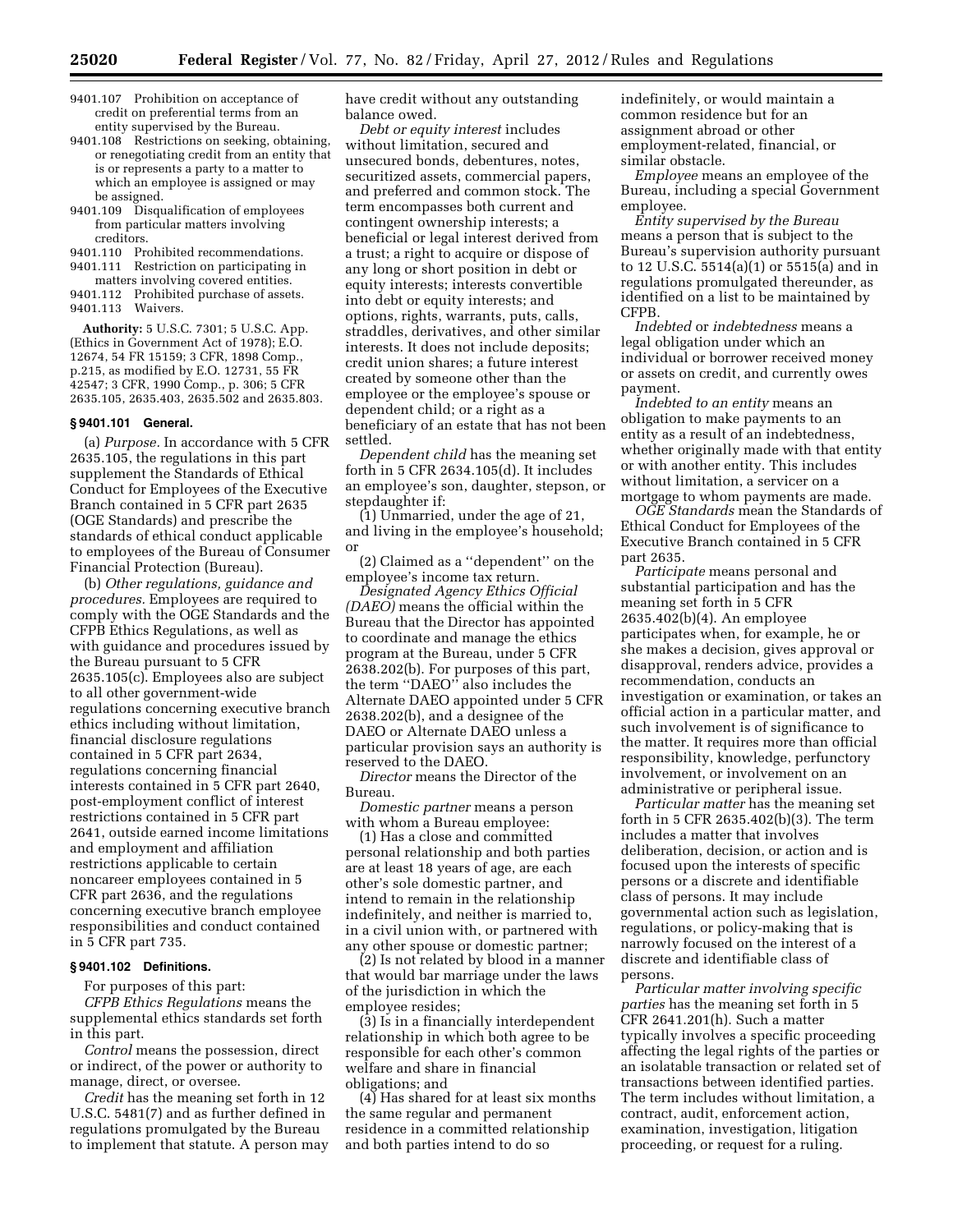*Person* has the same meaning set forth in 5 CFR 2635.102(k). It includes without limitation, an individual, corporation and subsidiaries it controls, company, association, firm, partnership, society, joint stock company, or any other organization or institution.

*Special Government employee* has the meaning set forth in 5 CFR 2635.102(l).

*Spouse* means an employee's husband or wife by lawful marriage, but does not include an employee's spouse if:

(1) The employee and the employee's spouse are legally separated;

(2) The employee and the employee's spouse live apart;

(3) There is an intention to end the marriage or separate permanently; and

(4) The employee has no control over the legally separated spouse's debt or equity interests.

#### **§ 9401.103 Prior approval for outside employment.**

(a) *General requirement.* Before engaging in outside employment, an employee must obtain written approval from the employee's supervisor and the concurrence of the DAEO, except to the extent that the Bureau has issued an instruction or internal directive pursuant to paragraph (e) of this section exempting an activity or class of activities from this requirement.

(b) *Definition of employment.* For purposes of this section, ''employment'' means any form of non-Federal employment, business relationship, or activity involving the provision of personal services by the employee, regardless of whether the services are compensated. It includes without limitation, personal services as an officer, director, employee, agent, advisor, attorney, consultant, contractor, general partner, trustee, teacher, speaker, or writer.

**Note to § 9401.103(b):** Both 18 U.S.C. 203(d) and 205(e) require special approval for certain representational activities in claims against and other matters affecting the interests of the Government. Thus, an employee who wishes to act as agent or attorney for or otherwise represent his or her parents, spouse, child, or a person for whom or for an estate for which he or she is serving as guardian, executor, administrator, trustee, or other personal fiduciary in such matters as described in those statutes shall obtain the approval of the Government official responsible for the employee's appointment in addition to the regulatory approval required in this section.

(c) *Standard for approval.* Approval will be granted only upon a determination that the outside employment is not expected to involve conduct prohibited by statute, the OGE Standards, or the CFPB Ethics Regulations in this part.

(d) *Renewed request for approval.*  Upon a significant change in either the nature, scope, or duties of the employee's outside employment or in the employee's official Bureau position, the employee shall submit a new request for approval.

(e) *DAEO responsibilities.* The DAEO may issue instructions or internal directives governing the submission of requests for approval of outside employment and designating appropriate officials to act on such requests. The instructions or internal directives may exempt categories of employment from the prior approval requirement of this section based on a determination that employment within those categories generally would be approved and is not likely to involve prohibited conduct or create an appearance of lack of impartiality.

#### **§ 9401.104 Additional rules concerning outside employment for covered employees.**

(a) *Prohibited outside employment.* A covered employee shall not engage in compensated outside employment for an entity supervised by the Bureau or for an officer, director, or employee of such entity.

(b) *Definition of employment.* For purposes of this section, ''employment'' has the same meaning as set forth in § 9401.103(b) of this part.

(c) *Definition of covered employee.*  For purposes of this section, ''covered employee'' means:

(1) An employee serving in an examiner position;

(2) An employee serving in an attorney position;

(3) An employee in the Office of Research, serving as a section chief at CFPB pay band 71 or above or as a senior economist in the Compliance Analysis Section;

(4) An employee serving in an investigator, paralegal, or financial analyst position in the Office of Enforcement;

(5) An employee required to file a Public Financial Disclosure Report (OGE Form 278) under 5 CFR part 2634; or

(6) Any other Bureau employee specified in a Bureau order or directive whose duties and responsibilities, as determined by the DAEO, require application of the prohibition on outside employment contained in this section to ensure public confidence that the Bureau's programs are conducted impartially and objectively.

#### **§ 9401.105 Additional rules concerning outside employment for Bureau attorneys.**

(a) *Prohibited outside practice of law.*  In addition to the prior approval

requirements under § 9401.103 and the outside employment restrictions under § 9401.104 of this part, an employee serving in an attorney position shall not engage in the practice of law outside his or her official Bureau duties that might require the attorney to:

(1) Take a position that is or appears to be in conflict with the interests of CFPB; or

(2) Interpret any statute, regulation, or rule administered or issued by the Bureau.

(b) *Exemption for self representation.*  Nothing in this section prevents a Bureau attorney from acting as an agent or attorney for or otherwise representing himself or herself in the outside practice of law, except:

(1) In those matters in which the employee has participated personally and substantially as a Government employee; or

(2) In those matters which are the subject of the employee's official responsibility.

## **§ 9401.106 Prohibited financial interests.**

(a) *Prohibited interests.* Except as permitted by this section, an employee or an employee's spouse or minor child shall not own or control a debt or equity interest in an entity supervised by the Bureau.

(b) *Exceptions.* Interests prohibited in paragraph (a) of this section do not include the ownership or control of a debt or equity interest in:

(1) *Mutual funds.* A publicly traded or publicly available mutual fund or other collective investment fund if:

(i) The fund does not have a stated policy of concentration in the financial services industry or the banking industry; and

(ii) Neither the employee nor the employee's spouse exercises or has the ability to exercise control over or selection of the financial interests held by the fund.

(2) *Pension plans.* A widely held, diversified pension or other retirement fund that is administered by an independent trustee or custodian. Such a fund is diversified if it holds no more than 5% of the value of its portfolio in the securities of any one issuer (other than the United States Government) and no more than 20% in any particular economic or geographic sector (other than the United States).

(3) *Federal retirement and thrift savings plans.* Funds administered by the Thrift Plan for Employees of the Federal Reserve System, the Retirement Plan for Employees of the Federal Reserve System, the Thrift Savings Plan, or a Federal government agency.

(c) *Disqualification.* If an employee or an employee's spouse or minor child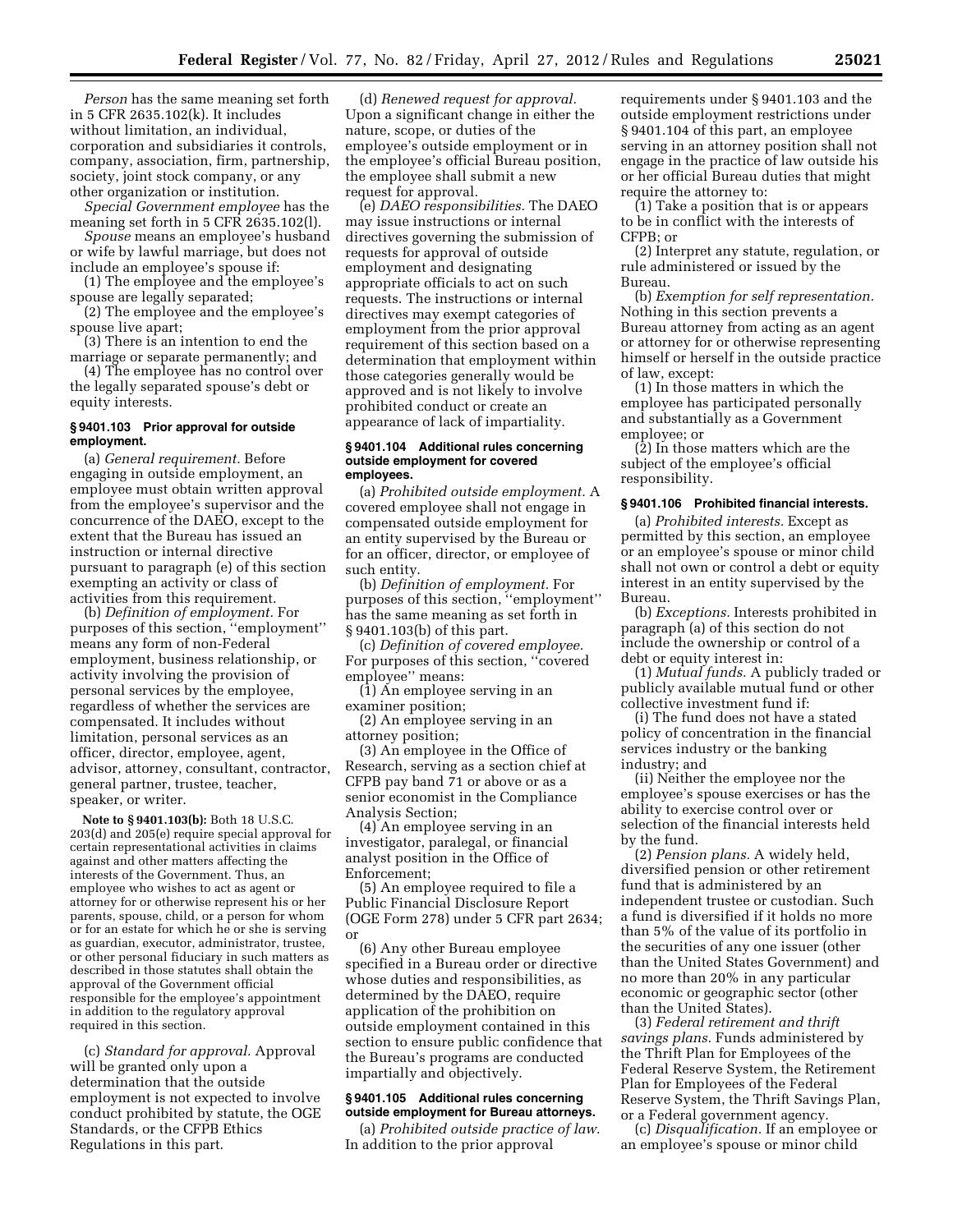owns or controls a debt or equity interest that is prohibited under paragraph (a) of this section, the employee shall immediately disqualify himself or herself from participating in all particular matters involving an entity with which the employee or the employee's spouse or minor child has a debt or equity interest, unless and until the employee is granted a waiver pursuant to paragraph (d) of this section and the waiver includes an authorization allowing the employee to participate in such matters.

(d) *Waivers.* Upon request by the employee, the DAEO has the authority to grant an individual waiver under this paragraph, which authority may be delegated only to the Alternate DAEO. The DAEO, in consultation with senior management in the Division in which the employee works, may issue a written waiver permitting the employee or the employee's spouse or minor child to own or control a particular debt or equity interest that otherwise would be prohibited by this section, if:

(1) Mitigating circumstances exist due to the way the employee or the employee's spouse or minor child acquired ownership or control of the debt or equity interest. Mitigating circumstances may include, but are not limited to:

(i) The employee or the employee's spouse or minor child acquired the debt or equity interest through inheritance, gift, merger, acquisition, or other change in corporate structure, or otherwise without specific intent on the part of the employee or the employee's spouse or minor child; or

(ii) The employee's spouse received the debt or equity interest as part of a compensation package in connection with employment or prior to marriage to the employee;

(2) The employee makes a prompt and complete written disclosure of the debt or equity interest to the DAEO; and

(3) The disqualification of the employee from participating in particular matters involving an entity with which the employee or the employee's spouse or minor child has a debt or equity interest, as specified in the written waiver, would not unduly interfere with the full performance of the employee's duties.

(e) *Covered third party entities.*  Immediately after becoming aware that a covered third party entity owns or controls a debt or equity interest that an employee would be prohibited from owning or controlling under paragraph (a) of this section, the employee shall report the interest in writing to the DAEO. The DAEO may require the employee to terminate the relationship

with the covered third party entity, disqualify himself or herself from certain particular matters, or take other action as necessary to avoid a statutory violation, or a violation of the OGE Standards or the CFPB Ethics Regulations, including an appearance of misuse of position or loss of impartiality. For purposes of this paragraph (e), ''covered third party entity'' includes:

(1) A partnership in which the employee or the employee's spouse or minor child is a general partner;

(2) A partnership or closely held corporation in which the employee or the employee's spouse or minor child individually or jointly holds more than a 10 percent equity interest;

(3) A trust in which the employee or the employee's spouse or minor child has a legal or beneficial interest;

(4) An investment club or similar informal investment arrangement between the employee or the employee's spouse or minor child, and others;

(5) A qualified profit sharing, retirement, or similar plan in which the employee or the employee's spouse or minor child has an interest; or

(6) An entity in which the employee or the employee's spouse or minor child individually or jointly holds more than a 25 percent equity interest.

#### **§ 9401.107 Prohibition on acceptance of credit on preferential terms from an entity supervised by the Bureau.**

An employee, and the employee's spouse or minor child, may not accept credit from or enter into any other financial relationship with an entity supervised by the Bureau, if the credit or financial relationship contains terms that are more favorable than those offered to the public in comparable circumstances.

#### **§ 9401.108 Restrictions on seeking, obtaining, or renegotiating credit from an entity that is or represents a party to a matter to which an employee is assigned or may be assigned.**

(a) *Prohibition on employee seeking, obtaining, or renegotiating credit or indebtedness.* (1) While an employee is assigned to participate in a particular matter involving specific parties, the employee shall not seek, obtain, or renegotiate credit or indebtedness with an entity that is or represents a party to the matter. This prohibition also applies to a particular matter involving specific parties pending at the Bureau in which the employee is not currently participating but of which the employee is aware and believes it is likely that he or she will participate.

(2) The prohibition in paragraph (a)(1) of this section continues for two years

after the employee's participation in the particular matter has ended.

(b) *Prohibition on employee's spouse or minor child seeking, obtaining, or renegotiating credit or indebtedness.*  The prohibition in paragraph (a) of this section shall apply to the spouse or minor child of an employee unless:

(1) The credit or indebtedness is supported only by the income or independent means of the spouse or minor child;

(2) The credit or indebtedness is obtained on terms and conditions no more favorable than those offered to the general public; and

(3) The employee does not participate in the negotiation for the credit or indebtedness or serve as co-maker, endorser, or guarantor of the credit or indebtedness.

(c) *Disqualification requirement for credit sought by person related to an employee.* An employee shall disqualify himself or herself from participating in a particular matter involving specific parties as soon as he or she learns that any of the following persons are seeking, obtaining, or renegotiating credit or indebtedness with an entity that is or represents a party to the matter:

(1) The employee's spouse, domestic partner, or dependent child;

(2) A partnership in which the employee or the employee's spouse, domestic partner, or dependent child is a general partner;

(3) A partnership or closely held corporation in which the employee or the employee's spouse, domestic partner, or dependent child individually or jointly owns or controls more than a 10 percent equity interest;

(4) A trust in which the employee or the employee's spouse, domestic partner, or dependent child has a legal or beneficial interest;

(5) An investment club or similar informal investment arrangement between the employee or the employee's spouse, domestic partner, or dependent child, and others;

(6) A qualified profit sharing, retirement, or similar plan in which the employee or the employee's spouse, domestic partner, or dependent child has an interest; or

(7) An entity in which the employee or the employee's spouse, domestic partner, or dependent child individually or jointly holds more than a 25 percent equity interest.

(d) *Exemptions.* The following forms of credit are exempted from the prohibition in paragraphs (a) and (b) of this section and the disqualification requirement in paragraph (c) of this section: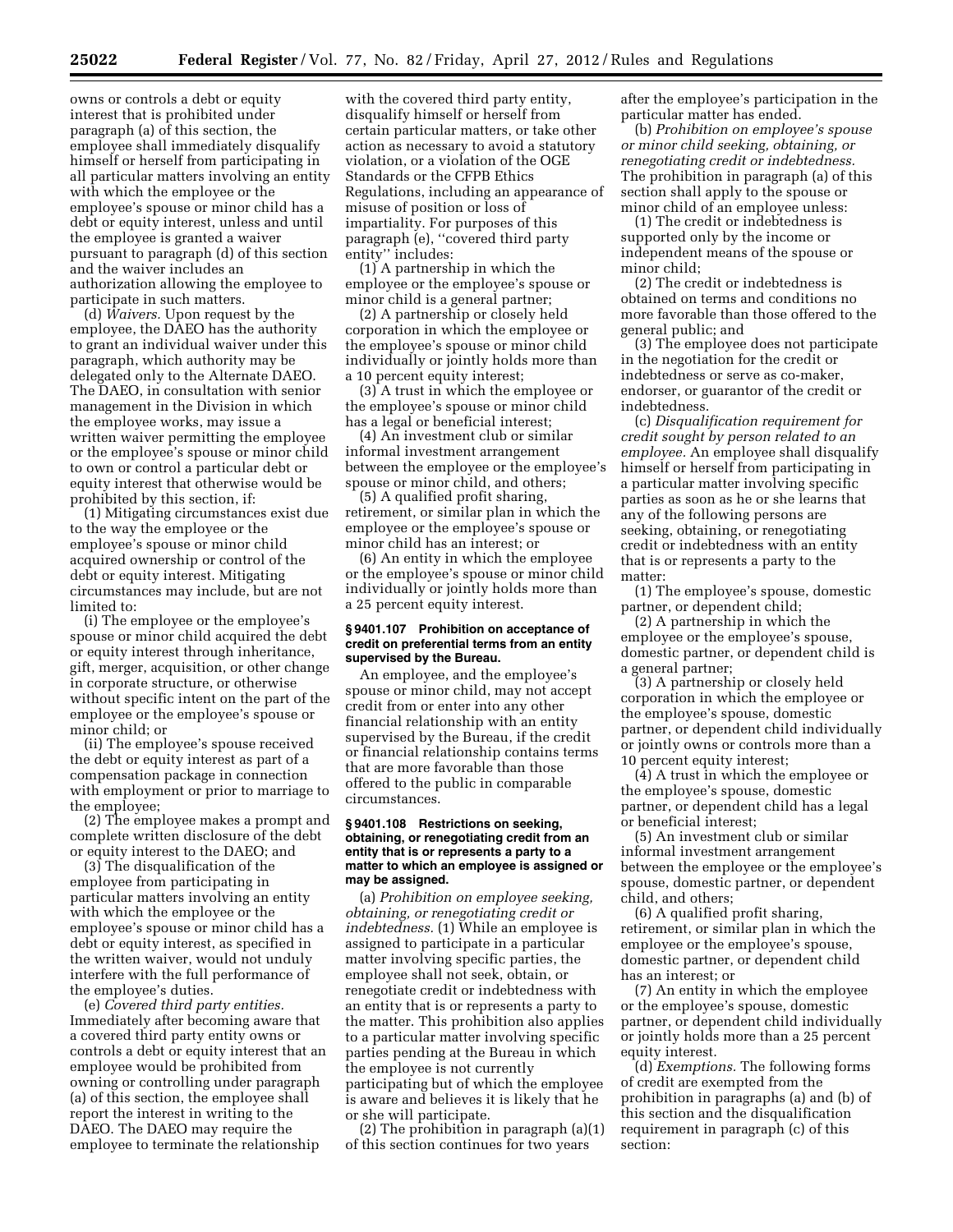(1) Revolving consumer credit or charge cards issued by insured depository institutions or insured credit unions on terms and conditions no more favorable than those offered to the general public; and

(2) Overdraft protection on checking accounts and similar accounts at insured depository institutions or insured credit unions on terms and conditions no more favorable than those offered to the general public.

(e) *Waivers.* The DAEO, after consultation with senior management in the Division in which the employee works, may grant a written waiver from the prohibition in paragraphs (a) or (b) of this section or the disqualification requirement in paragraph (c) of this section, based on a determination that participation in matters otherwise prohibited by this section would not be prohibited by law (18 U.S.C. 208) or create an appearance of loss of impartiality or use of public office for private gain, and would not otherwise be inconsistent with the OGE Standards or the CFPB Ethics Regulations.

# **§ 9401.109 Disqualification of employees from particular matters involving creditors.**

(a) *Disqualification required.* Absent an authorization pursuant to paragraph (d) of this section, an employee shall not participate in a particular matter involving specific parties if the employee is aware that any of the following have credit with or are indebted to an entity that is or represents a party to the matter:

(1) The employee;

(2) The employee's spouse, domestic partner, or dependent child;

(3) A partnership in which the employee or the employee's spouse, domestic partner, or dependent child is a general partner;

(4) A partnership or closely held corporation in which the employee or the employee's spouse, domestic partner, or dependent child individually or jointly owns or controls more than 10 percent of its equity;

(5) A trust in which the employee or the employee's spouse, domestic partner, or dependent child has a legal or beneficial interest;

(6) An investment club or similar informal investment arrangement between the employee or the employee's spouse, domestic partner, or dependent child, and others;

(7) A qualified profit sharing, retirement, or similar plan in which the employee or the employee's spouse, domestic partner, or dependent child has an interest; or

(8) An entity in which the employee or the employee's spouse, domestic

partner, or dependent child individually or jointly holds more than a 25 percent equity interest.

(b) *Forms of credit and indebtedness exempted.* The following forms of credit and indebtedness are exempted from the disqualification requirement in paragraph (a) of this section, as long as the person listed in paragraphs (a)(1) through (a)(8) of this section is not in an adversarial position (e.g., delinquent in payments; disputing the terms or conditions of the account; subject to debt collection measures like wage garnishment; involved in any disagreement that may cast doubt on the employee's ability to remain impartial) with the entity that extended the credit or to which the indebtedness is owed, and the credit or indebtedness was offered on terms and conditions no more favorable than those offered to the general public:

(1) Revolving consumer credit or charge cards issued by insured depository institutions or insured credit unions;

(2) Overdraft protection on checking accounts and similar accounts at insured depository institutions or insured credit unions;

(3) Amortizing indebtedness on consumer goods (e.g., automobiles);

(4) Educational loans (e.g., student loans; loans taken out by a parent or guardian to pay for a child's education costs); and

(5) Loans on residential homes (e.g., home mortgages; home equity lines of credit).

(c) *Credit or indebtedness of employee's spouse, domestic partner, dependent child, or other specified persons.* An employee's disqualification under paragraph (a) of this section is not required if:

(1) The credit or indebtedness is solely the responsibility of the person listed in paragraphs (a)(2) through (a)(8) of this section; and

(2) The credit or the liability for repayment of the indebtedness is not dependent on, attributable to, or derived from the employee's income, assets, or activities.

(d) *Authorization to participate.* The DAEO may authorize an employee to participate in a matter that would require disqualification under paragraph (a) of this section, using the authorization process set forth in 5 CFR 2635.502(d) of the OGE Standards. The DAEO will consult with senior management in the Division in which the employee works before issuing such an authorization.

#### **§ 9401.110 Prohibited recommendations.**

An employee shall not make recommendations or suggestions, directly or indirectly, concerning the acquisition or sale or other divestiture of a debt or equity interest of an entity supervised by the Bureau, or an entity that is or represents a party to a particular matter involving specific parties to which the employee is assigned.

# **§ 9401.111 Restriction on participating in matters involving covered entities.**

(a) An employee shall not participate in a particular matter involving specific parties if a covered entity is or represents a party to the matter, unless the employee receives authorization from the DAEO. For purposes of this paragraph, a ''covered entity'' is a person for whom the employee is aware the employee's spouse, domestic partner, fiancé, child, parent, sibling, or member of the employee's household is serving or seeking to serve as an officer, director, trustee, general partner, agent, attorney, consultant, contractor, or employee.

(b) The DAEO may authorize the employee to participate in the matter using the authorization process set forth in 5 CFR 2635.502(d) of the OGE Standards. The DAEO will consult with senior management in the Division in which the employee works before issuing such an authorization.

# **§ 9401.112 Prohibited purchase of assets.**

An employee, or an employee's spouse or minor child, shall not purchase, directly or indirectly, any real or personal property from an entity supervised by the Bureau, unless it is sold at public auction or by other means which assures that the selling price reflects the asset's fair market value.

### **§ 9401.113 Waivers.**

The DAEO may grant a written waiver from any provision of this part where the DAEO finds good cause to do so; provided, however, that the DAEO will not do so unless the DAEO finds that the waiver is not inconsistent with the OGE Standards or otherwise prohibited by law and that, under the particular circumstances, application of the provision being waived is not necessary in order to avoid a violation of an ethics rule. Each waiver must be in writing and supported by a statement of facts and findings and may impose appropriate conditions, such as requiring the employee to execute a written disqualification statement.